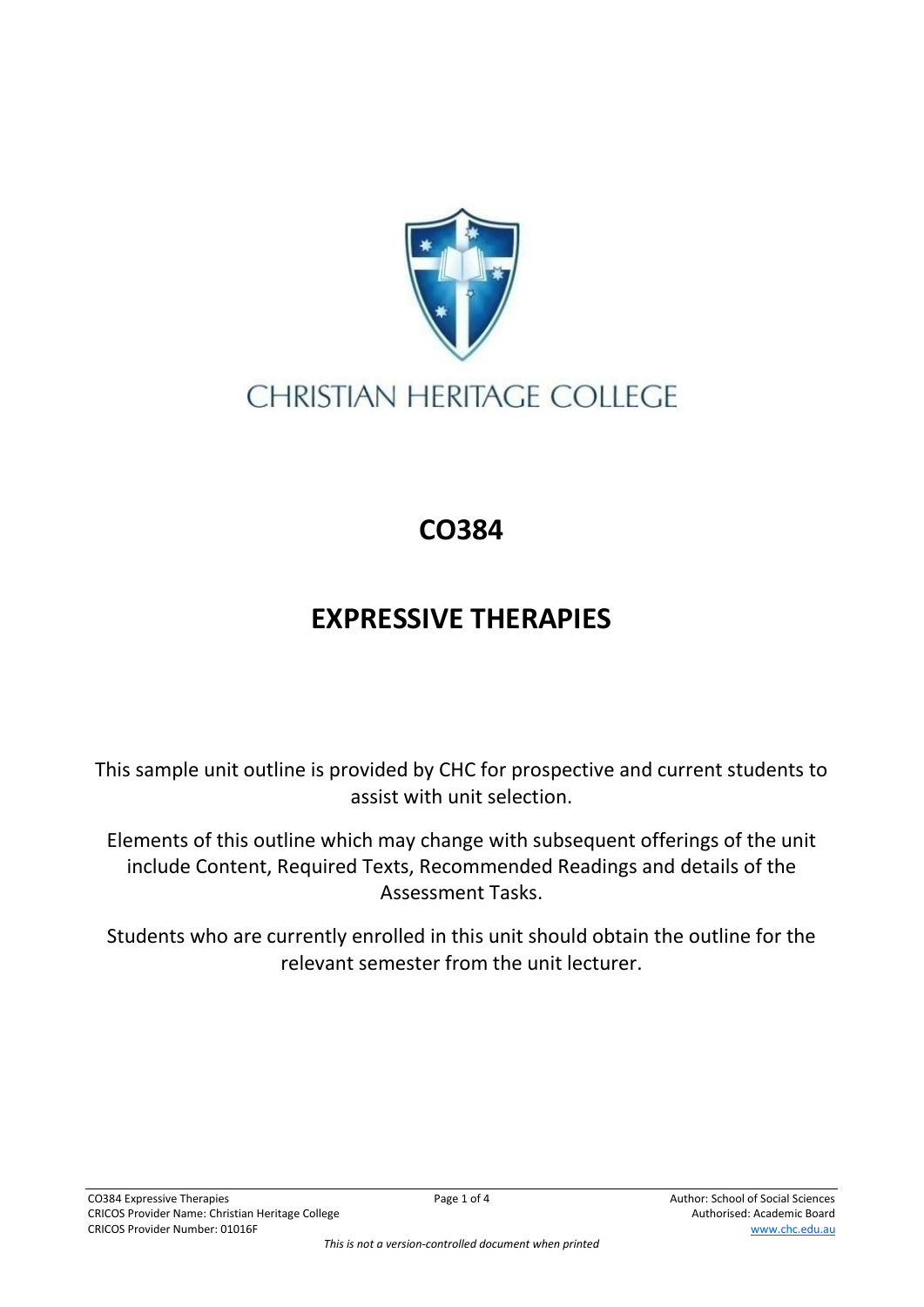| Unit code                                        | CO384                                                                                                                                                                                                                                                                                                                                                                                                                                                                                                                                                                                                                                                                                                                                                                                                                                                                                                                                                                                                    |  |  |  |
|--------------------------------------------------|----------------------------------------------------------------------------------------------------------------------------------------------------------------------------------------------------------------------------------------------------------------------------------------------------------------------------------------------------------------------------------------------------------------------------------------------------------------------------------------------------------------------------------------------------------------------------------------------------------------------------------------------------------------------------------------------------------------------------------------------------------------------------------------------------------------------------------------------------------------------------------------------------------------------------------------------------------------------------------------------------------|--|--|--|
| Unit name                                        | <b>Expressive Therapies</b>                                                                                                                                                                                                                                                                                                                                                                                                                                                                                                                                                                                                                                                                                                                                                                                                                                                                                                                                                                              |  |  |  |
| <b>Associated higher</b><br>education awards     | <b>Bachelor of Counselling</b>                                                                                                                                                                                                                                                                                                                                                                                                                                                                                                                                                                                                                                                                                                                                                                                                                                                                                                                                                                           |  |  |  |
| <b>Duration</b>                                  | One semester                                                                                                                                                                                                                                                                                                                                                                                                                                                                                                                                                                                                                                                                                                                                                                                                                                                                                                                                                                                             |  |  |  |
| Level                                            | Advanced                                                                                                                                                                                                                                                                                                                                                                                                                                                                                                                                                                                                                                                                                                                                                                                                                                                                                                                                                                                                 |  |  |  |
| Core/elective                                    | Elective                                                                                                                                                                                                                                                                                                                                                                                                                                                                                                                                                                                                                                                                                                                                                                                                                                                                                                                                                                                                 |  |  |  |
| Weighting                                        | Unit credit points:<br>10<br>Course credit points:<br>240                                                                                                                                                                                                                                                                                                                                                                                                                                                                                                                                                                                                                                                                                                                                                                                                                                                                                                                                                |  |  |  |
| Delivery mode                                    | Face-to-face on site                                                                                                                                                                                                                                                                                                                                                                                                                                                                                                                                                                                                                                                                                                                                                                                                                                                                                                                                                                                     |  |  |  |
| <b>Student workload</b>                          | Face-to-face on site<br>Contact hours<br>35 hours<br>55 hours<br>Reading, study, and preparation<br>60 hours<br>Assignment preparation<br><b>TOTAL</b><br>້າ50 hours                                                                                                                                                                                                                                                                                                                                                                                                                                                                                                                                                                                                                                                                                                                                                                                                                                     |  |  |  |
|                                                  | Students requiring additional English language support are expected to undertake an<br>additional one hour per week.                                                                                                                                                                                                                                                                                                                                                                                                                                                                                                                                                                                                                                                                                                                                                                                                                                                                                     |  |  |  |
| Prerequisites/<br>co-requisites/<br>restrictions | Prerequisites<br>60 credit points of Introductory Social Sciences units including<br>CO212 Counselling Approaches<br>CO214 Foundational Processes and Strategies in Counselling<br>CO221 Group Processes                                                                                                                                                                                                                                                                                                                                                                                                                                                                                                                                                                                                                                                                                                                                                                                                 |  |  |  |
| <b>Rationale</b>                                 | Traditional talk therapies rely on verbal communication to facilitate change in clients,<br>howevek, for many client groups, verbal communication is neither the most effective nor the<br>most accessible means of communication available to them. Expressive therapies make use of<br>art, music, movement, writing, drama, sandplay, and other activities in therapy to facilitate<br>change, and to enhance health and well-being in people of all ages.<br>This unit provides students with both an overview of the theory and practice of a variety of<br>expressive therapies and an opportunity to explore the implications that the findings of<br>neuroscience have on these interventions. Approaches to application with a range of client<br>groups, and relevant ethical issues will be discussed. Students will also explore the creativity of<br>expressive therapies from a Christian perspective as they experience activities and reflect on<br>personal and professional learnings. |  |  |  |
| Prescribed text(s)                               | Malchiodi, C. (Ed.). (2007). Expressive therapies. New York, NY: Guilford. <sup>1</sup><br>Pearson, M., & Wilson, H. (2009). Using expressive arts to work with the mind, body and<br>emotions: Theory and practice. London, UK: Jessica Kingsley. <sup>1</sup>                                                                                                                                                                                                                                                                                                                                                                                                                                                                                                                                                                                                                                                                                                                                          |  |  |  |

 $1$  Seminal text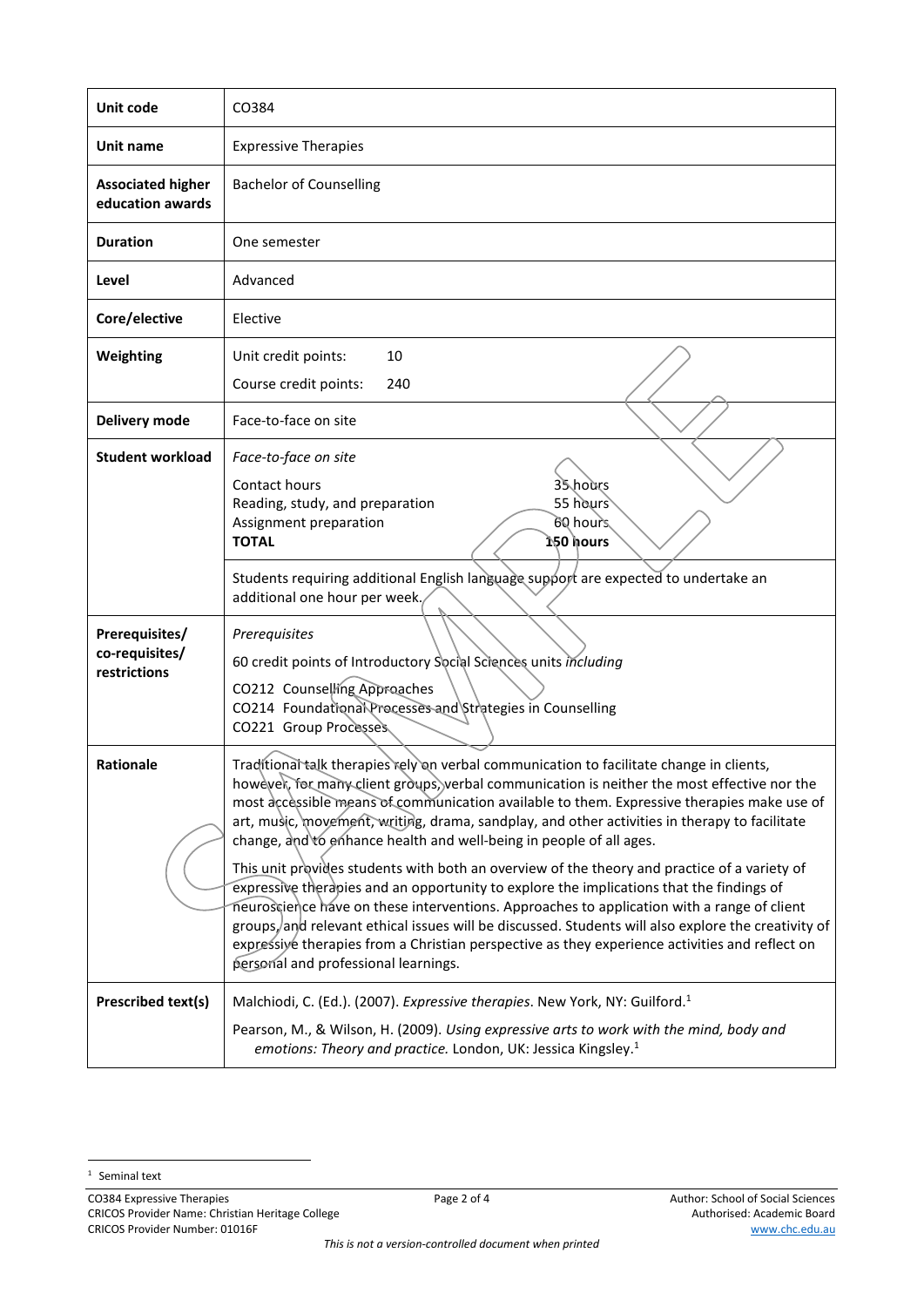| Recommended                                | <b>Books</b>                                                                                                                                                                                                                                                                                                                                                                                                                                                                                                                                                                                                                                                                                                           |  |  |  |
|--------------------------------------------|------------------------------------------------------------------------------------------------------------------------------------------------------------------------------------------------------------------------------------------------------------------------------------------------------------------------------------------------------------------------------------------------------------------------------------------------------------------------------------------------------------------------------------------------------------------------------------------------------------------------------------------------------------------------------------------------------------------------|--|--|--|
| readings                                   | King, J. L. (Ed.). (2016). Art therapy, trauma and neuroscience: Theoretical and practical<br>perspectives. New York, NY: Routledge.                                                                                                                                                                                                                                                                                                                                                                                                                                                                                                                                                                                   |  |  |  |
|                                            | Levy, F. J. (Ed.). (2013). Dance and other expressive art therapies: When words are not enough.<br>London, UK: Routledge.                                                                                                                                                                                                                                                                                                                                                                                                                                                                                                                                                                                              |  |  |  |
|                                            | Malchiodi, C. (Ed.). (2014). Creative interventions with traumatized children (2nd ed.). New<br>York, NY: Guilford Press.                                                                                                                                                                                                                                                                                                                                                                                                                                                                                                                                                                                              |  |  |  |
|                                            | Needs, G. (2012). Art therapy: Foundation and form. Adelaide, SA, Australia: Inside Arts.<br>Rappaport, L. (2014). Mindfulness and the arts therapies: Theory and practice. London, UK:<br>Jessica Kingsley.                                                                                                                                                                                                                                                                                                                                                                                                                                                                                                           |  |  |  |
|                                            | Wheeler, B. L. (Ed.). (2015). Music therapy handbook. New York, NY: Guilford Press.                                                                                                                                                                                                                                                                                                                                                                                                                                                                                                                                                                                                                                    |  |  |  |
|                                            | <b>Journals</b>                                                                                                                                                                                                                                                                                                                                                                                                                                                                                                                                                                                                                                                                                                        |  |  |  |
|                                            | Art Therapy                                                                                                                                                                                                                                                                                                                                                                                                                                                                                                                                                                                                                                                                                                            |  |  |  |
|                                            | International Journal of Art Therapy                                                                                                                                                                                                                                                                                                                                                                                                                                                                                                                                                                                                                                                                                   |  |  |  |
|                                            | Journal of Creativity in Mental Health                                                                                                                                                                                                                                                                                                                                                                                                                                                                                                                                                                                                                                                                                 |  |  |  |
|                                            | In addition to the resources above, students should have access to a Bible, preferably a<br>modern translation such as The Holy Bible: The New International Version 2011 (MIV 2011) or<br>The Holy Bible: New King James Version (NKJV).                                                                                                                                                                                                                                                                                                                                                                                                                                                                              |  |  |  |
|                                            | These and other translations may be accessed free on line at http://www.biblegateway.com.<br>The Bible app from LifeChurch.tv is also available free for smart phones and tablet devices.                                                                                                                                                                                                                                                                                                                                                                                                                                                                                                                              |  |  |  |
| <b>Specialist resource</b><br>requirements | Nil                                                                                                                                                                                                                                                                                                                                                                                                                                                                                                                                                                                                                                                                                                                    |  |  |  |
| Content                                    | Introduction to Expressive Therapies<br>1.<br>Emotional focused processes<br>2.<br>Exploring art as therapy<br>3.<br>Music, drama and role play as expressive therapies<br>4.<br>Sandtray/symbolwork<br>5.<br>Expressive writing as therapeutic intervention<br>6.<br>Body focused processes: somatic awareness, movement/bioenergetics<br>7.<br>Neuroscience and expressive therapies<br>8.<br>Creating a tool kit, planning and preparation<br>9.<br>Cultural and ethical considerations in expressive therapies<br>10.<br>Creativity, expressive therapy and a Christian worldview<br>11.<br>Contemporary, digital and novel approaches to expressive therapies<br>12.<br>13.<br>Expressive therapies in group work |  |  |  |
| Learning outcomes                          | On completion of this unit, students will have demonstrated that they have:                                                                                                                                                                                                                                                                                                                                                                                                                                                                                                                                                                                                                                            |  |  |  |
|                                            | examined and applied an understanding of the theoretical and neuroscientific basis of<br>1.                                                                                                                                                                                                                                                                                                                                                                                                                                                                                                                                                                                                                            |  |  |  |
|                                            | expressive therapies to a range of client groups;<br>explored and applied a range of expressive therapies to a range of client groups;<br>2.                                                                                                                                                                                                                                                                                                                                                                                                                                                                                                                                                                           |  |  |  |
|                                            | reflected on their own responses to expressive activities as a tool for personal and<br>3.                                                                                                                                                                                                                                                                                                                                                                                                                                                                                                                                                                                                                             |  |  |  |
|                                            | professional growth;                                                                                                                                                                                                                                                                                                                                                                                                                                                                                                                                                                                                                                                                                                   |  |  |  |
|                                            | applied cultural, ethical and Christian worldview perspectives to using expressive<br>4.<br>therapies;                                                                                                                                                                                                                                                                                                                                                                                                                                                                                                                                                                                                                 |  |  |  |
|                                            | 5.<br>understood the importance of sound therapeutic practice surrounding expressive<br>therapies; and                                                                                                                                                                                                                                                                                                                                                                                                                                                                                                                                                                                                                 |  |  |  |
|                                            | communicated at an appropriate tertiary standard with special attention to correct<br>6.<br>grammars, punctuation, spelling, vocabulary, usage, sentence structure, logical relations,<br>style, referencing, and presentation.                                                                                                                                                                                                                                                                                                                                                                                                                                                                                        |  |  |  |